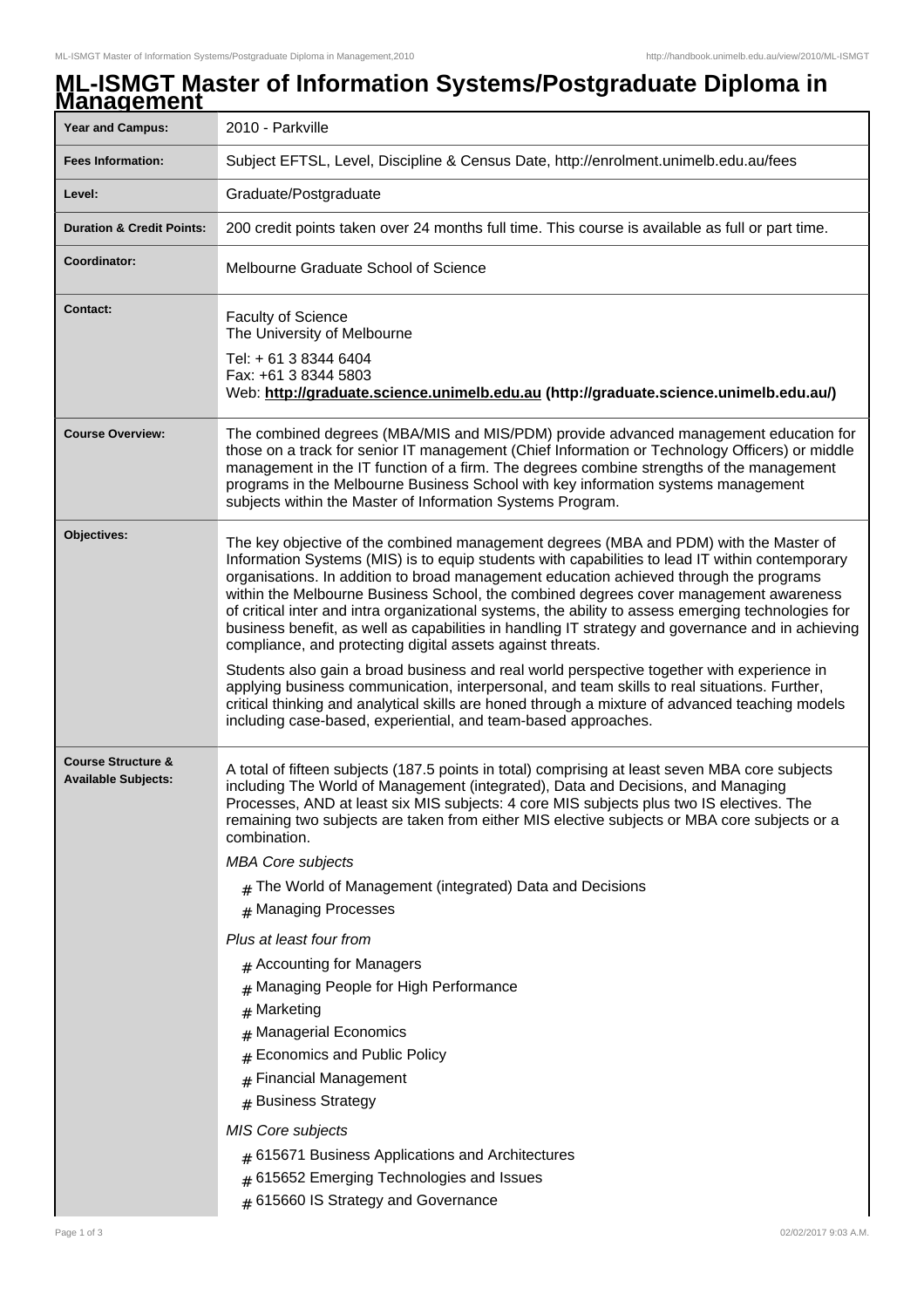|                         | (note: Data and Decisions, and Managing Processes are both IS related subjects)                                                                                                                                         |                                   |                          |
|-------------------------|-------------------------------------------------------------------------------------------------------------------------------------------------------------------------------------------------------------------------|-----------------------------------|--------------------------|
|                         | Plus at least two electives from 615 (Information Systems) 600 level subjects.                                                                                                                                          |                                   |                          |
|                         | Two further electives from the PDM or from Information Systems 600 level subjects or<br>combination from each.                                                                                                          |                                   |                          |
|                         | Master of Information Systems subject information is available below. For Postgraduate<br>Diploma in Management subject information, please refer to http://www.mbs.unimelb.edu.au/<br>(http://www.mbs.unimelb.edu.au/) |                                   |                          |
| <b>Subject Options:</b> | <b>Subject</b>                                                                                                                                                                                                          | <b>Study Period Commencement:</b> | <b>Credit</b><br>Points: |
|                         | ISYS90031 Research Methods in Information Systems                                                                                                                                                                       | Semester 1                        | 12.50                    |
|                         | SINF90004 Data Warehousing                                                                                                                                                                                              | Semester 1                        | 12.50                    |
|                         | ISYS90034 Business to Business Electronic Commerce                                                                                                                                                                      | Semester 2                        | 12.50                    |
|                         | ISYS90035 Knowledge Management Systems                                                                                                                                                                                  | Semester 1                        | 12.50                    |
|                         | ISYS90036 Enterprise Systems                                                                                                                                                                                            | Semester 1                        | 12.50                    |
|                         | ISYS90037 Advanced IS Project Management                                                                                                                                                                                | Semester 1                        | 12.50                    |
|                         | ISYS90039 Innovation & Enterpreneurship in IT                                                                                                                                                                           | Semester 1                        | 12.50                    |
|                         | ISYS90040 Advanced IS Change Management                                                                                                                                                                                 | Semester 2                        | 12.50                    |
|                         | SINF90006 Internet Software Development Principles                                                                                                                                                                      | Semester 1, Semester 2            | 12.50                    |
|                         | 615-672 Pervasive Computing                                                                                                                                                                                             | Not offered 2010                  | 12.50                    |
|                         | ISYS90052 Models of IS Project Management                                                                                                                                                                               | Semester 2                        | 12.50                    |
|                         | ISYS90053 Managing In-house IT Service Provision                                                                                                                                                                        | Semester 1                        | 12.50                    |
|                         | 615-686 ICT Outsourcing Fundamentals                                                                                                                                                                                    | Not offered 2010                  | 12.50                    |
|                         | 615-687 ICT Contract Law Basics                                                                                                                                                                                         | Not offered 2010                  | 12.50                    |
|                         | ISYS90055 ICT Outsourcing Contract Management                                                                                                                                                                           | Semester 2                        | 12.50                    |
|                         | ISYS90044 Minor Research Project in IS                                                                                                                                                                                  | Semester 1, Semester 2            | 25                       |
|                         | 615-692 Organisational Behaviour for IS Managers                                                                                                                                                                        | Not offered 2010                  | 12.50                    |
|                         | ISYS90043 Business Applications & Architectures                                                                                                                                                                         | Semester 1                        | 12.50                    |
|                         | ISYS90032 Emerging Technologies and Issues                                                                                                                                                                              | July                              | 12.50                    |
|                         | ISYS90038 IS Strategy and Governance                                                                                                                                                                                    | Semester 1                        | 12.50                    |
|                         | ISYS90051 Impact of Digitisation                                                                                                                                                                                        | Semester 2                        | 12.50                    |

 $_{\rm \#}$  an undergraduate degree in Information Systems with at least H3 (65%) average in the final year of study and a minimum of two years documented relevant work experience;

2. The Selection Committee may conduct interviews and tests and may call for referee reports and employer references to elucidate any of the matters referred to above.